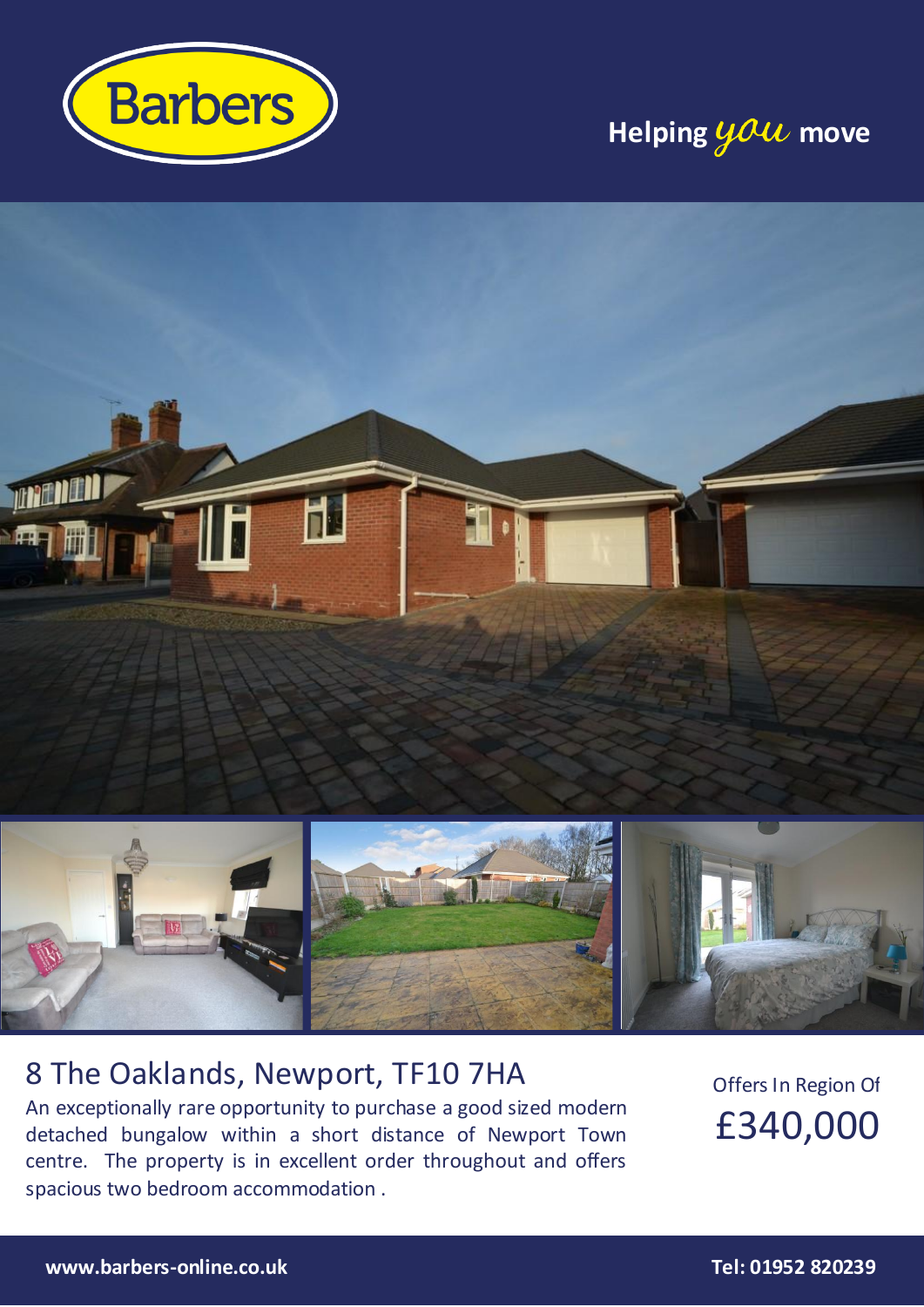## 8 The Oaklands, Newport, TF10 7HA

# **Helping you move**

### **Overview**

- Exceptional Detached Modern Bungalow
- 2 Good Sized Bedrooms, large Bathroom
- Beautiful Kitchen/Dining Room
- Stylish Hallway
- 2 good sized bedrooms
- Light and Airy Lounge
- Attached Oversized Garage With Utility Area
- Pleasant Lawned Gardens
- EPC Rating B-82



### **Brief Description**

An outstanding, modern, Detached Bungalow situated in a quiet tucked away location with easy access to Newport Town Centre. This well thought out home is in excellent decorative order and provides accommodation of Entrance Hall, Kitchen Dining Room, Lounge, 2 good sized Bedrooms and a lovely large Bathroom with separate shower and bath.

#### wardrobe and coving. **Location**

and a Victorian indoor market - and The property is just 0.5 miles from is within the catchment area of High and Grammar Schools.

and employment opportunities are distance. Email: Newport 201952. Email: Newport 2019 available in Telford, Stafford and connections from Telford and Stafford mean Birmingham and

![](_page_1_Picture_18.jpeg)

onto Station Road.

ACCOMMODATION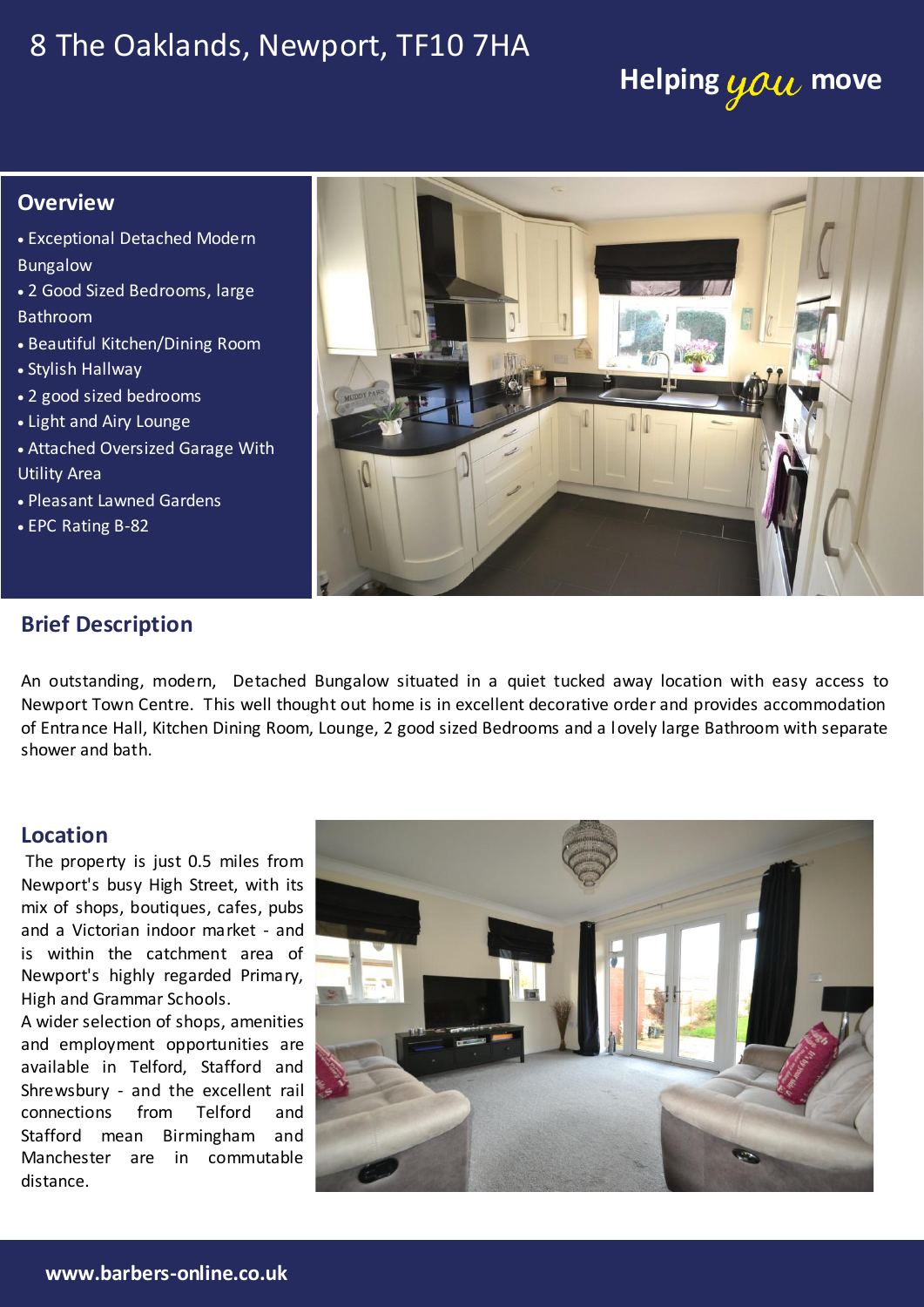# **Your Local Property Experts 01952 820239**

![](_page_2_Picture_1.jpeg)

### **Useful Information**

**TO VIEW THIS PROPERTY:** Please contact our Newport Office, 30 High Street, Newport, TF10 7AQ or call us on 01952 820239.

Email[: Newport@barbers-online.co.uk](mailto:Newport@barbers-online.co.uk) **SERVICES:** We are advised that all mains services are available. Barbers have not tested any apparatus, equipment, fittings etc or services to this property, so cannot confirm that they are in working order or fit for purpose. A buyer is recommended to obtain confirmation from their Surveyor or Solicitor.

**LOCAL AUTHORITY:** Telford & Wrekin Council, Southwater One, Southwater Square, Southwater Way, Telford, TF3 4JG. Tel: 01952 380000

![](_page_2_Picture_6.jpeg)

![](_page_2_Picture_7.jpeg)

![](_page_2_Picture_8.jpeg)

**DIRECTIONS:** From our office in the High Street, head south towards Bellman's Yard, continue onto Upper Bar then continue onto Station Road. Turn right onto Springfields where the property will be located on the left hand side as identified by our For Sale Board.

**PROPERTY INFORMATION:** We believe this information to be accurate, but it cannot be guaranteed. The fixtures, fittings, appliances and mains services have not been tested. If there is any point which is of particular importance, please obtain professional confirmation. All measurements quoted are approximate. These particulars do not constitute a contract or part of a contract.

**AML REGULATIONS:** To ensure compliance with the latest Anti Money Laundering Regulations all intending purchasers must produce identification documents prior to the issue of sale confirmation. To avoid delays in the buying process please provide the required documents as soon as possible.